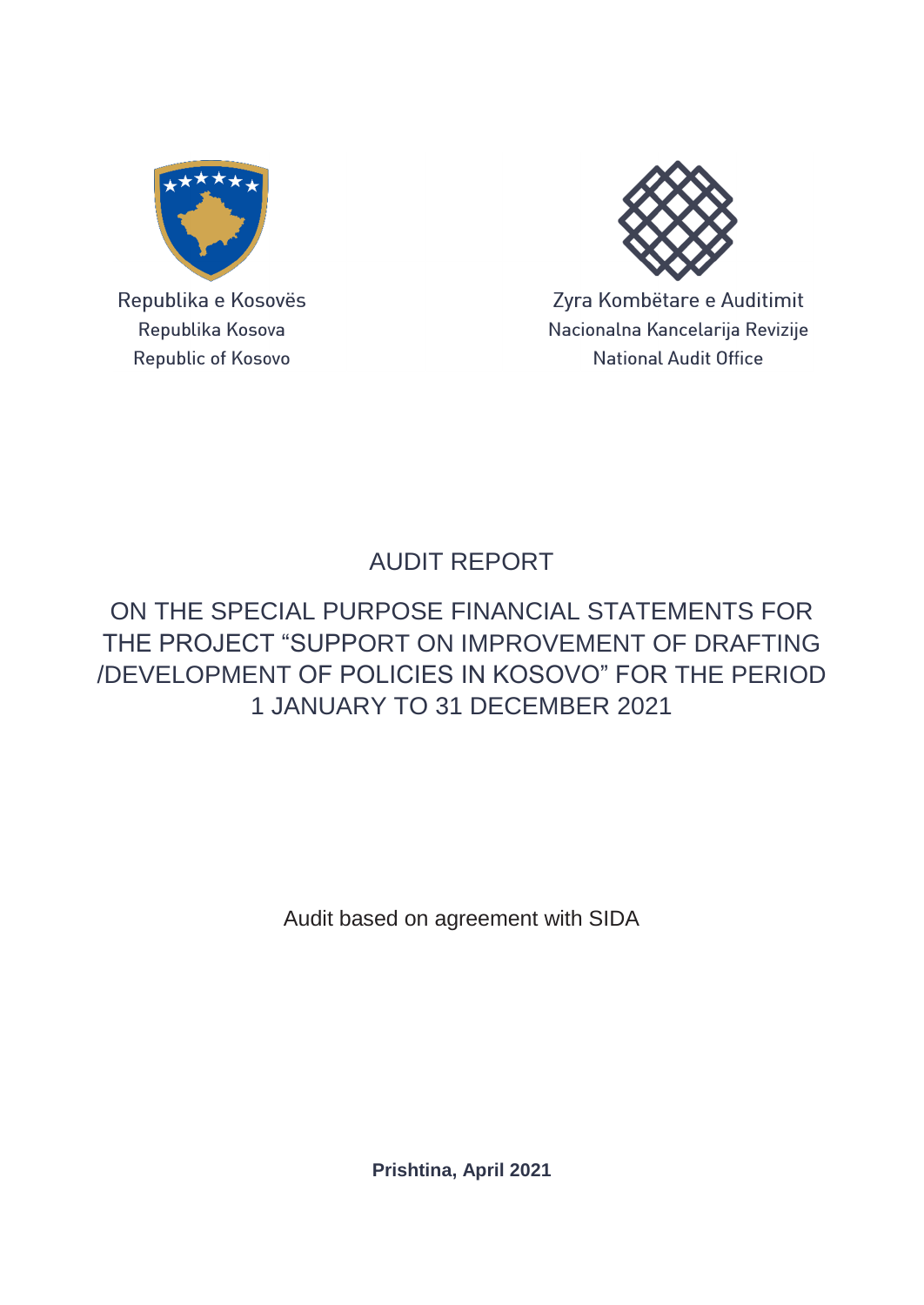# TABLE OF CONTENT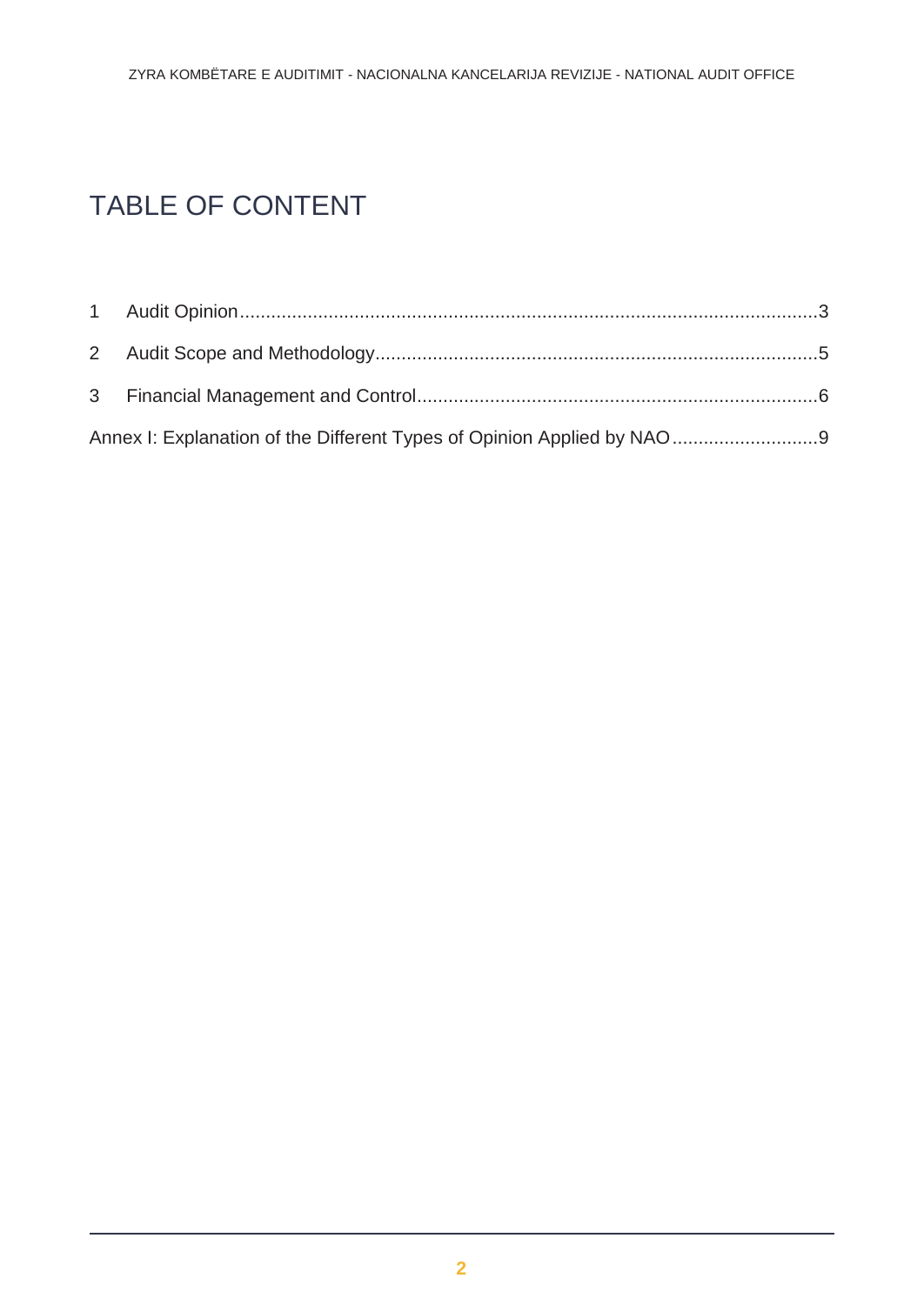# <span id="page-2-0"></span>1 Audit Opinion

This report summarises the key issues arising from the audit of the Annual Financial Statements for Special Purposes for the project "Support on Improvement of Drafting /Development of Policies in Kosovo for the period 1 January to 31 December 2021", which sets out the Opinion of the Auditor General. Examination of the special purpose financial statements for the audit period was carried out in accordance with the International Standards of Supreme Audit Institutions (ISSAIs). Our approach included tests and procedures which were necessary to obtain an opinion on the financial report.

Issues related to managerial reporting, controls and implementation of recommendations are presented in the Management Letter prepared in addition to the audit report.

## 1.1 Audit Opinion on Annual Financial Statements on the project "Support on Improvement of Drafting /Development of Policies in Kosovo"

Our audit of the special-purpose financial statements considers compliance with reporting requirements under the agreement and the quality and accuracy of the information presented in the financial statements.

### **Unmodified opinion**

We have audited the special-purpose financial statements of the SIDA funded project on Support on Improvement of Drafting /Development of Policies in Kosovo for the period 1 January 2021 to 31 December 2021, which involves a summary of funds resources and expenditures incurred, statement of application for withdrawal of funds and disclosures.

In our opinion, the special-purpose annual financial statements of the Project on Support on Improvement of Drafting/Development of Policies in Kosovo for the period 1 January 2021 to 31 December 2021, give a true and fair view in all material respects, in accordance with reporting requirements agreed by both parties and in accordance with the principles of cash based accounting.

### **Basis for the Opinion**

We conducted our audit in accordance with International Standards of Supreme Audit Institutions (ISSAIs). Our responsibilities under those standards are further described in the *Auditor's Responsibilities for the Audit of the Financial Statements* section of our report. We believe that the audit evidence we have obtained is sufficient and appropriate to provide a basis for our opinion.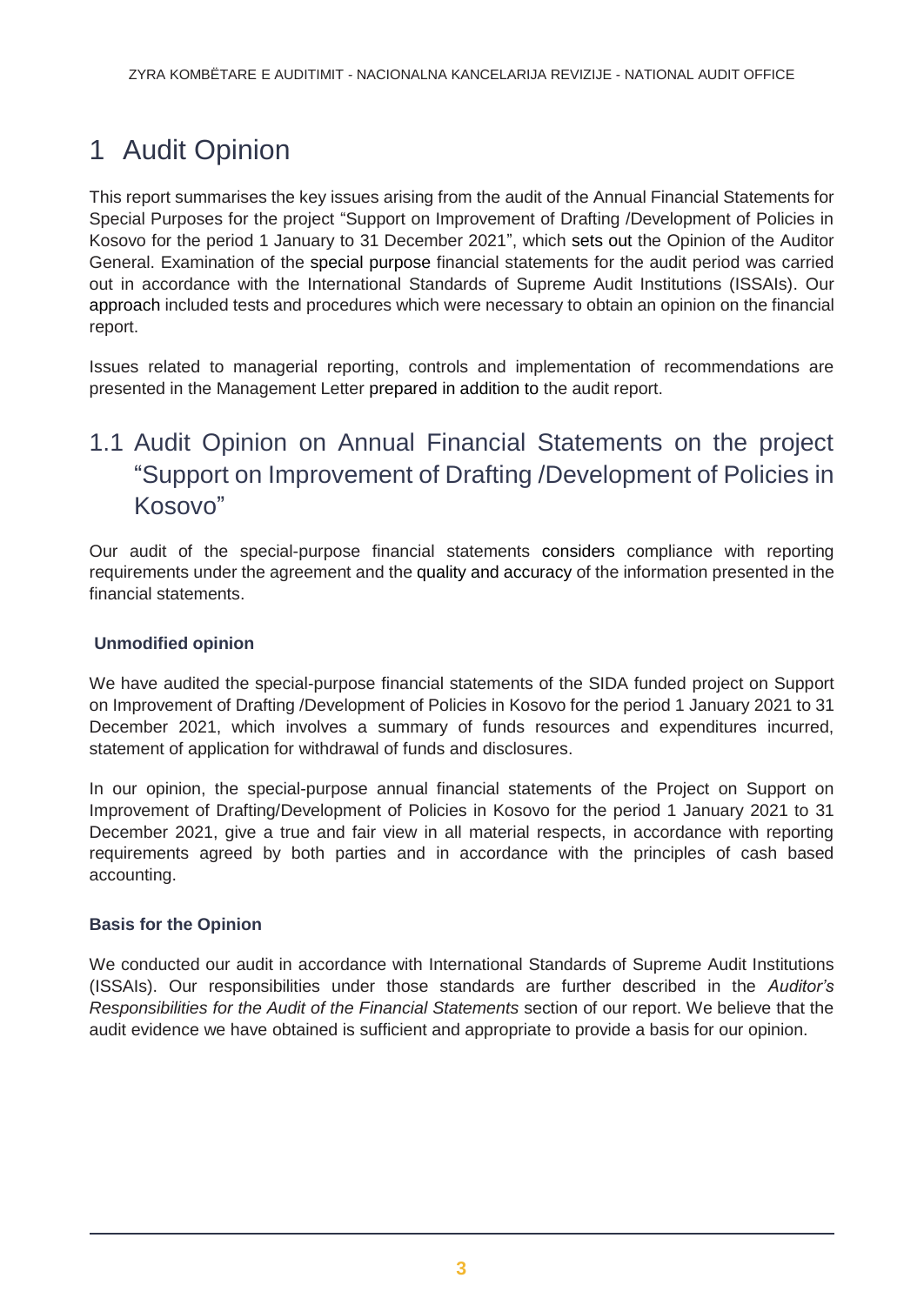### **Emphasis of Matter – Basis of accounting**

1. We would like to draw your attention to the fact that the special-purpose financial statements have been prepared in compliance with special purpose framework. As a result, they cannot be used for any other purpose.

Our audit opinion was not modified in this respect.

### *Responsibilities of Management and Those Charged with Governance for the Annual Financial Statements*

The Management of the Office of the Prime Minister (Project's implementation unit) is responsible for the preparation and fair presentation of special-purpose financial statements in accordance with the Agreement entered into between the Government of Kosovo (represented by the Office of the Prime Minister) through the Government Coordination Secretariat and the Swedish International Development Cooperation Agency. SIDA financial support consists of two parts: a direct contribution to the Government (Treasury), and payments for technical assistance. OPM is responsible for bookkeeping as well as preparation and fair presentation of annual financial statements.

The Chief Administrative Officer is responsible to ensure the oversight of OPM's financial reporting process.

### **Auditor General's Responsibility for the audit of AFS**

We conducted our audit in accordance with the Law on National Audit Office and INTOSAI Framework of Professional Pronouncements (IFPP). This law and these standards require that we honour the ethical criteria and plan and carry out the audit to obtain reasonable assurance that the financial statements are free from material misstatements.

The audit involves performing procedures to obtain evidence about the financial records and disclosures in the special-purpose financial statements. The procedures selected depend on the auditor's judgment, including the assessment of the risks of material misstatement in the AFS, whether due to fraud or error. The audit also includes assessing the appropriateness of accounting policies used and the reasonableness of accounting estimates made by the Management, as well as assessing the presentation of the financial statements.

In carrying out the risk assessment procedure, we consider the relevant internal control in relation to the preparation of the financial statements by the entity, but not for the purpose of expressing an opinion on its effectiveness. However, we will communicate in written any significant shortcoming in internal control relevant to the audit of the financial statements, which we identify during the audit.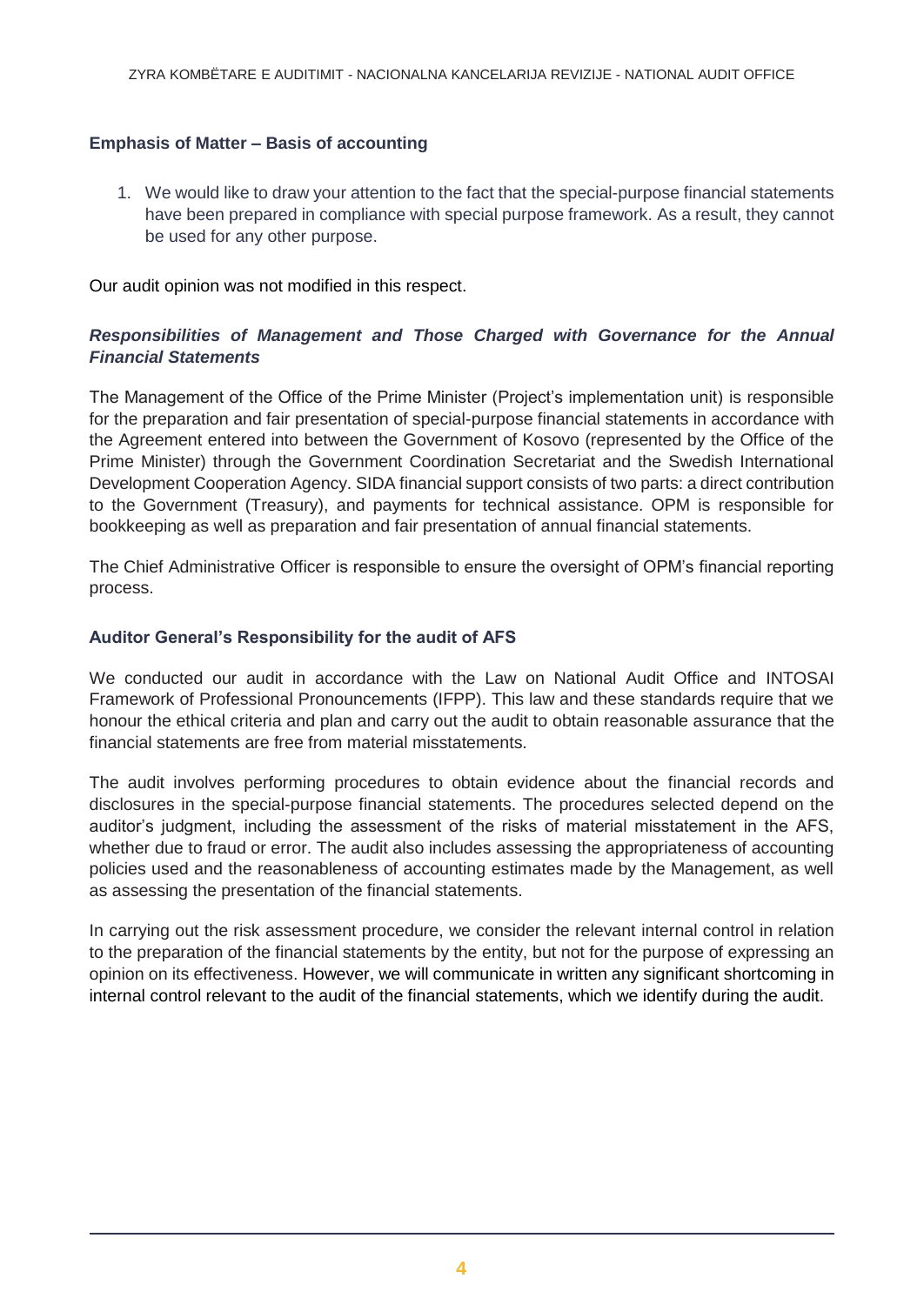## <span id="page-4-0"></span>2 Audit Scope and Methodology

The National Audit Office (NAO) under the agreement/contract with the Swedish International Development Cooperation Agency (SIDA), is responsible for execution of the regularity and compliance audit. This audit involves the examination and evaluation of annual financial statements/annual financial report and other financial records as follows:

- Whether the financial statements give a true and fair view of the accounts and financial matters for the audit period;
- Whether the financial records, systems and transactions comply with applicable laws and regulations;
- Whether the financial report is in compliance with the requirements of the special agreement between the Government of Kosovo, represented by Office of the Prime Minister (OPM/GCS) and Sweden, represented by the Swedish International Development Cooperation Agency (SIDA);
- Appropriateness of internal control functions;
- Whether all needed actions on implementation of recommendations have been taken;
- Whether the closing balance of the previous period is the same as the current opening balance; and
- For all matters arising from or relating to the audit and additional duties according to agreed procedures.

Our audit methodology was focused on examining financial records and transactions, including supporting documentation. We have established the level of in-depth testing required to obtain evidence supporting the Auditor General's opinion.

Based on the special agreement entered into by the Government of Kosovo (OPM) and Sweden (SIDA) stipulates, inter alia, that the Government shall maintain a sound financial management system for the Project in accordance with national legislation, or with other agreed procedures applied by the public administration. In addition, it shall be responsible for and carry out all procurements within the Project in accordance with its procurement rules, guidelines, and procedures.

Our procedures have included a review of internal controls, accounting systems and interrelated substantive tests, as well as related governance arrangements to the extent considered necessary for the effective conduct of audit.

Findings related to the audit opinion on annual financial statements are presented in this report.

Whilst findings related to financial management aspect, internal audit function, and compliance issues are summarised in the Management Letter as well as the findings based on agreed procedures.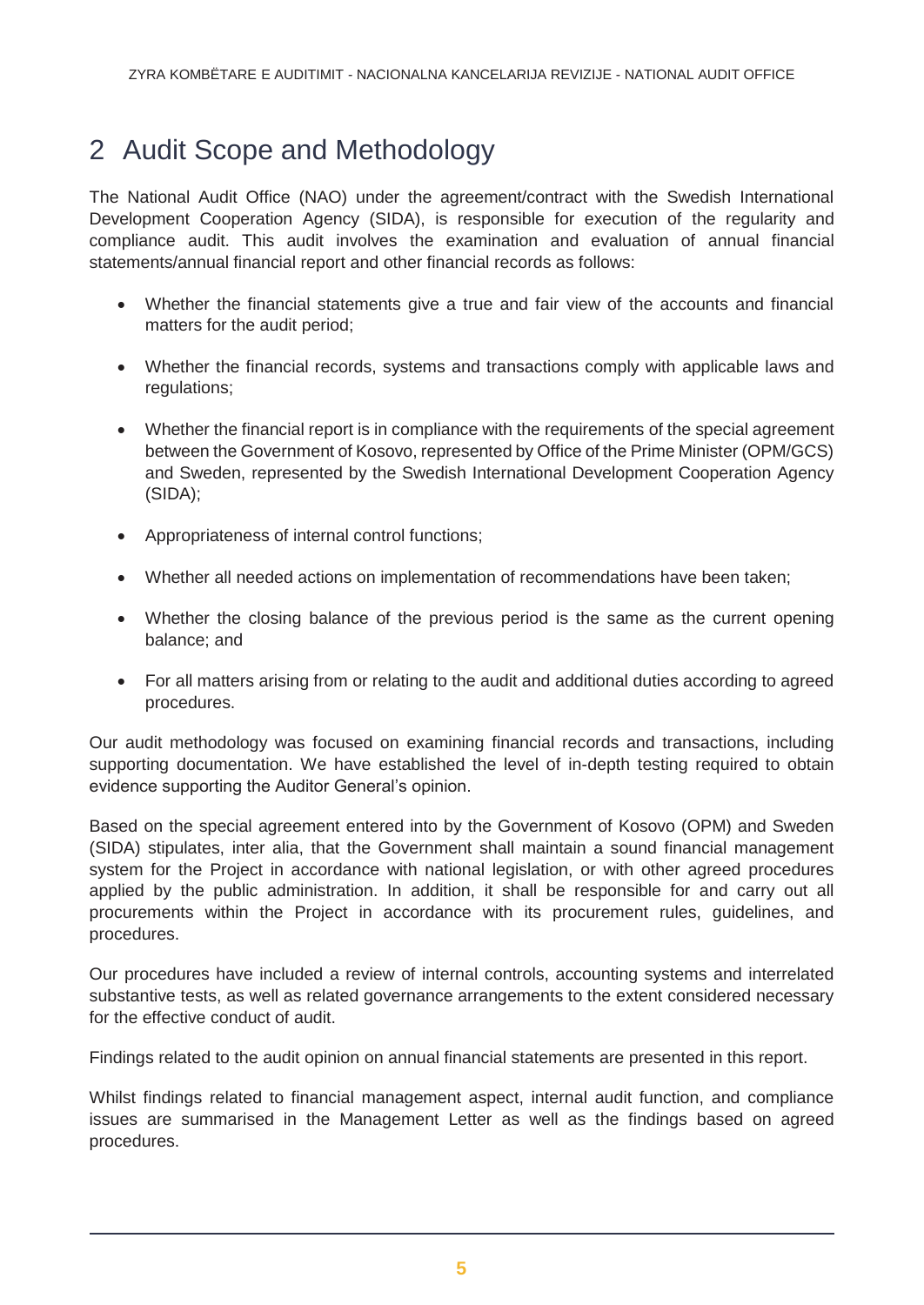# <span id="page-5-0"></span>3 Financial Management and Control

We have considered the spending of funds by budget lines. This has been presented in the following tables.

### 3.1 Financial Management and Control Conclusion

The financial system and controls over expenditures are generally good. However, management of expenditures for interns was followed by weaknesses, although with no material impact, which has been addressed in the Management Letter. As for the agreed procedures, we have not identified any shortcomings.

### 3.2 Budget planning and execution

In 2021, the BO spent 26.55% or €39,912.05 of the final budget, a decrease of 12% compared to 2020. However, budget execution remains at an unsatisfactory level and explanations on the current item are detailed below.

| Description                                | Planned<br>budget | 2021<br>Outturn | 2020<br>Outturn | 2019<br>Outturn |
|--------------------------------------------|-------------------|-----------------|-----------------|-----------------|
| <b>Types of expenditures/total</b>         | 150,335           | 39,912          | 97,429          | 246,847         |
| Salaries for interns                       | 20,000            | 20,000          | 29,750          | 26,000          |
| Study visit to Sweden                      | 0                 | 0               | 0               | 43,794          |
| Study visit to Belgium                     | 0                 | 0               | $\Omega$        | 0               |
| Office equipment                           | 7,000             | 9,079           | 300             | 712             |
| <b>Translation expenses</b>                | $\Omega$          | 0               | 4,418           | 24,375          |
| Meeting expenses                           | 13,988            | 1,214           | 51,278          | 30,155          |
| Socialising (Team Building)                | 3,000             | 0               | 0               | 625             |
| Trainings (including trainings<br>of 2020) | 73,347            | 1,667           | 11,683          | 78,962          |
| Regional cooperation                       | 0                 | 0               | 0               | 14,943          |
| Annual audit (2021 and 2022)               | 6,000             | 2,940           | 0               | 2,730           |
| Mid-term evaluation of the<br>project      | 0                 | 0               | 0               | 19,218          |
| <b>KIPA</b>                                | 0                 | 0               | 0               | 3,868           |
| Support for consultation                   | 27,000            | 5,012           | 0               | 1,465           |

### **Table 1. Expenditures by budget lines of SIDA (in €) – rounded figures**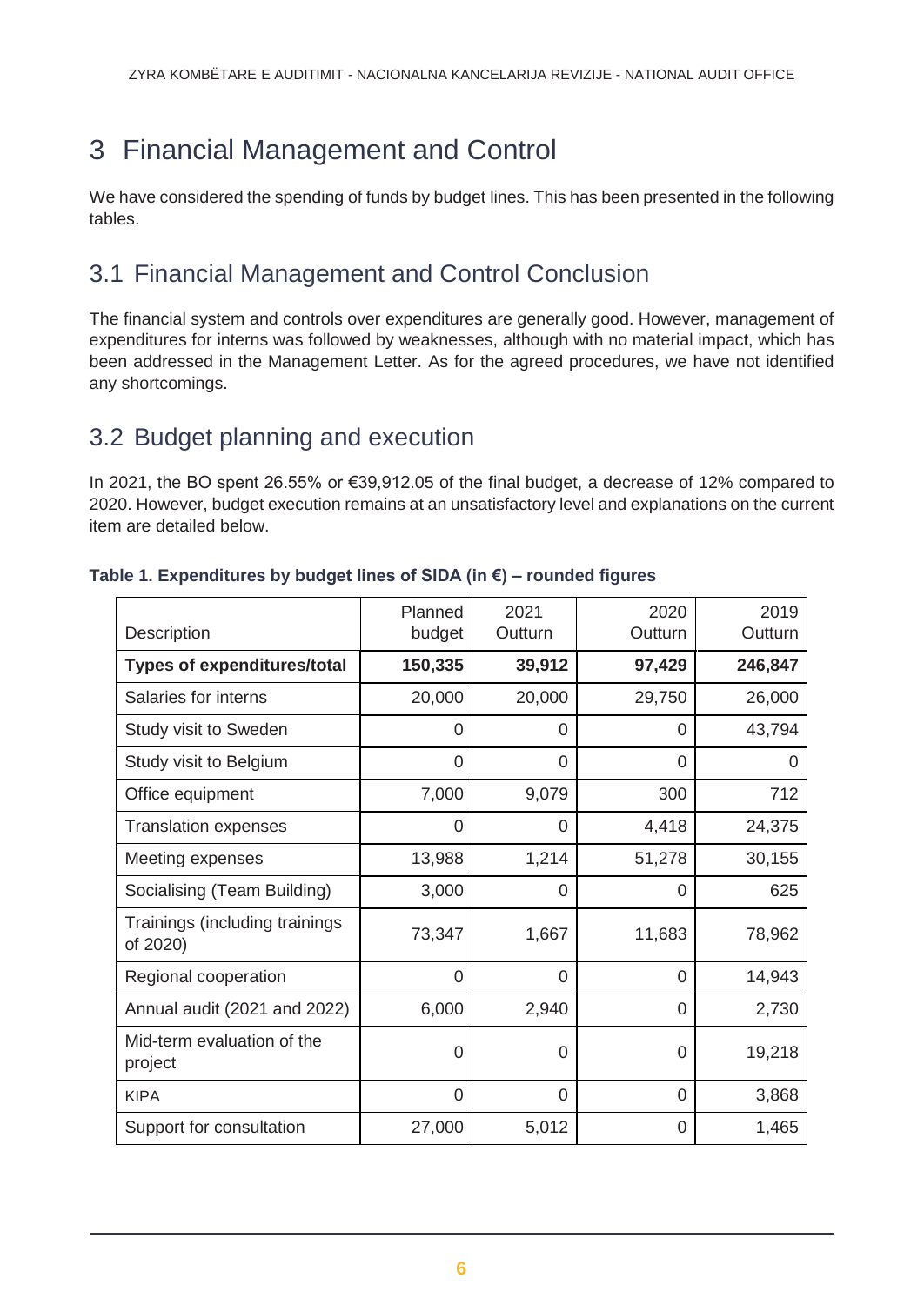Explanations for changes in budget categories are given below:

In 2021, the BO spent 26.55% or €39,912.05 of the final budget, a decrease of 12% compared to 2020. However, budget execution remains at an unsatisfactory level and explanations on the current item are detailed below.

- The budget line for interns was spent at 100%;
- The budget line for office equipment was not spent at all as most of the necessary equipment were provided over the past years;
- From the budget line for meetings only 7% of the planned budget was spent;
- From the budget line of training, including trainings of 2020, only 2% of the planned budget was spent;
- From the budget line for annual audit (2021-2022) for 2021, 49% of the budget outturn was spent.
- The budget line on socialising was not spent at all;
- The budget line of trainings was spent at 1% only;
- The budget line of support for consultation/workshop was spent at 18% only.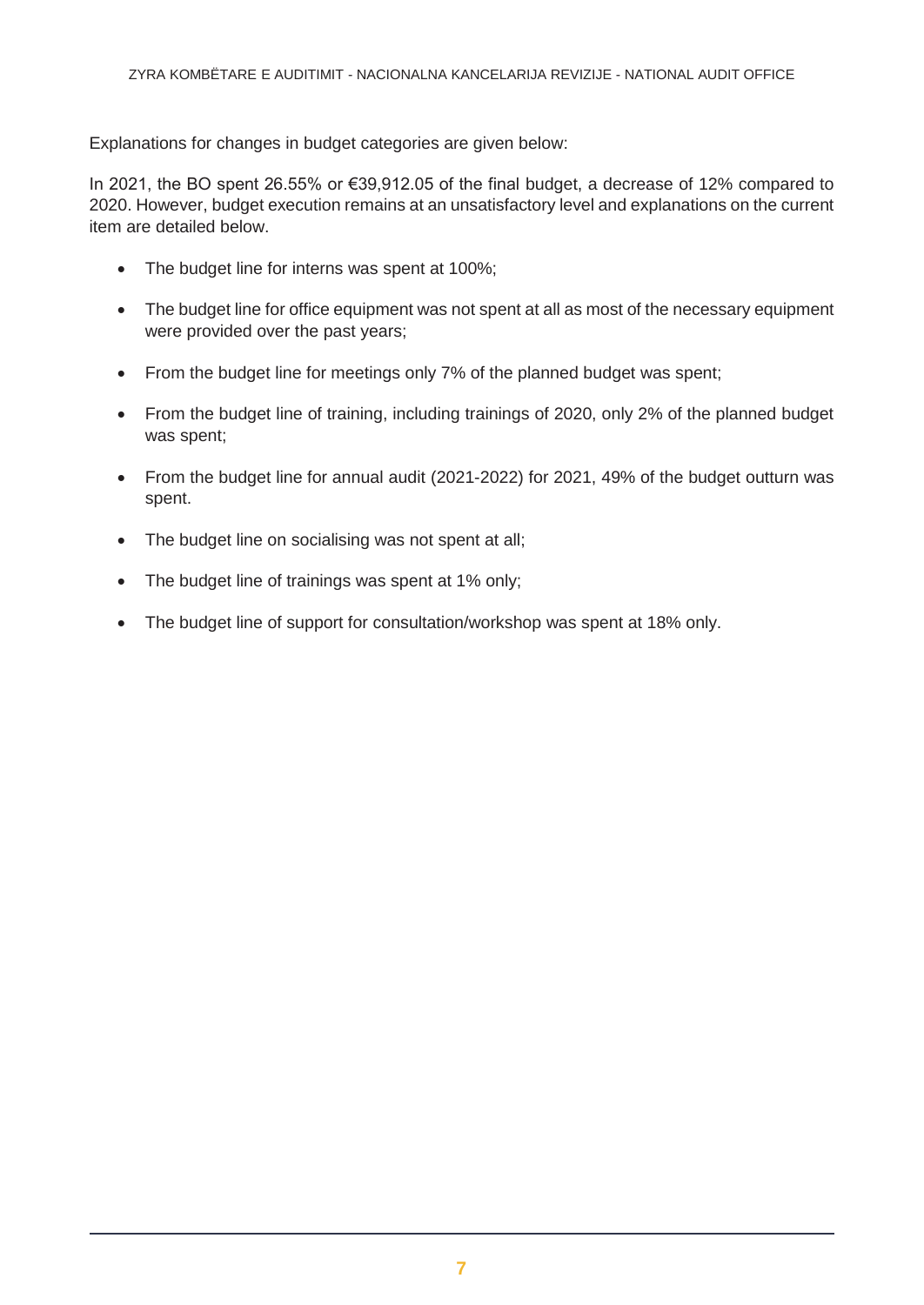Bezad Halilaj, Deputy Auditor General

Naser Arllati, Assistant Auditor General

Jusuf Kryeziu, Head of Audit

Refiqe Morina, Team leader

Fatlinda Podvorica, Team member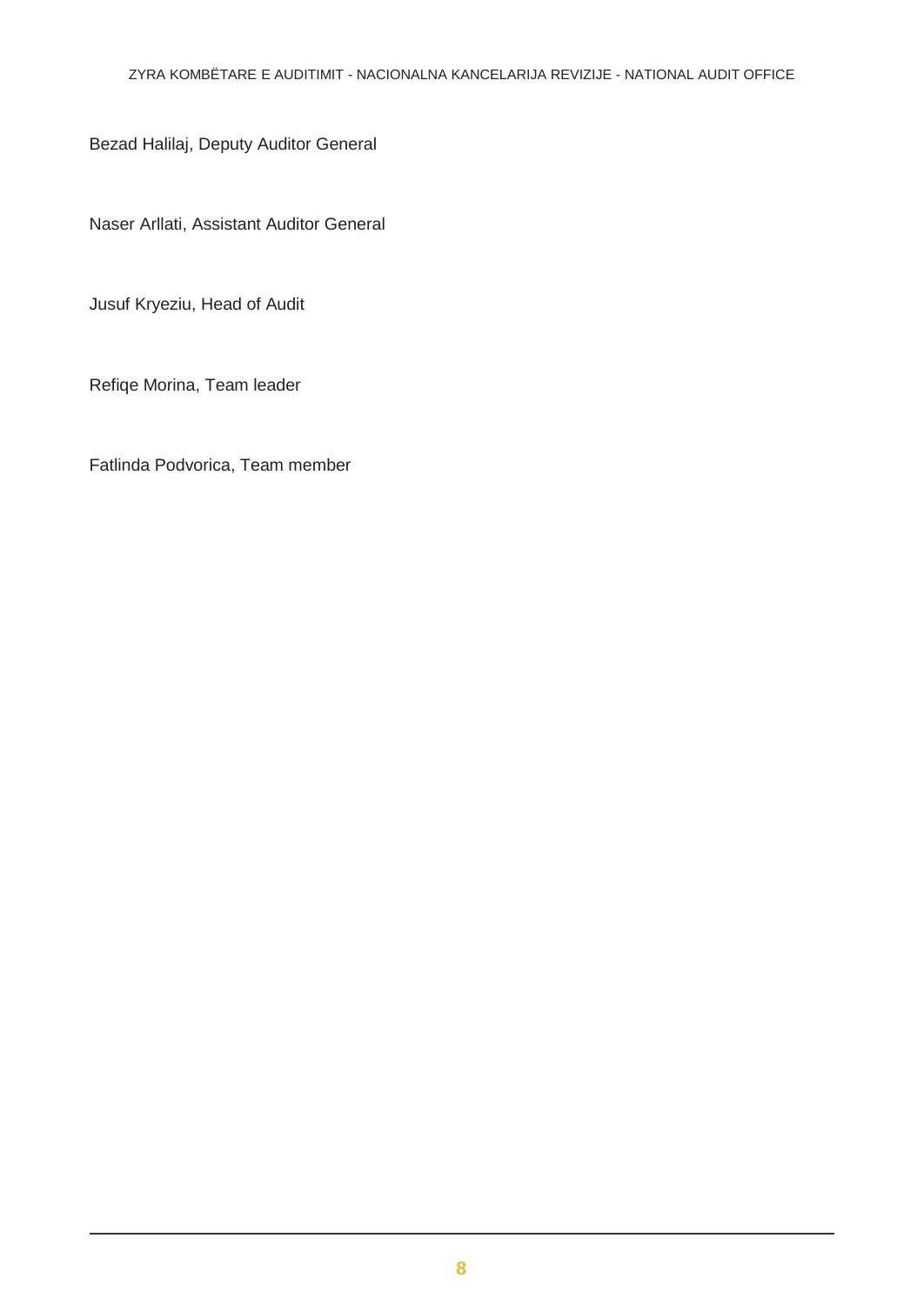# <span id="page-8-0"></span>Annex I: Explanation of the Different Types of Opinion Applied by NAO

### **(Extract from ISSAI 200)**

### *Form of opinion*

147. The auditor should express **an unmodified opinion** if it is concluded that the financial statements are prepared, in all material respects, in accordance with the applicable financial framework.

If the auditor concludes that, based on the audit evidence obtained, the financial statements as a whole are not free from material misstatement, or is unable to obtain sufficient appropriate audit evidence to conclude that the financial statements as a whole are free from material misstatement, the auditor should modify the opinion in the auditor's report in accordance with the section on "Determining the type of modification to the auditor's opinion".

148. If financial statements prepared in accordance with the requirements of a fair presentation framework do not achieve fair presentation, the auditor should discuss the matter with the management and, depending on the requirements of the applicable financial reporting framework and how the matter is resolved, determine whether it is necessary to modify the audit opinion.

### *Modifications to the opinion in the auditor's report*

151. The auditor should modify the opinion in the auditor's report if it is concluded that, based on the audit evidence obtained, the financial statements as a whole are not free from material misstatement, or if the auditor was unable to obtain sufficient appropriate audit evidence to conclude that the financial statements as a whole are free from material misstatement. Auditors may issue three types of modified opinions: a qualified opinion, an adverse opinion and a disclaimer of opinion.

### *Determining the type of modification to the auditor's opinion*

152. The decision regarding which type of modified opinion is appropriate depends upon:

 The nature of the matter giving rise to the modification – that is, whether the financial statements are materially misstated or, in the event that it was impossible to obtain sufficient appropriate audit evidence, may be materially misstated; and

 The auditor's judgment about the pervasiveness of the effects or possible effects of the matter on the financial statements.

153. The auditor should express **a qualified opinion** if: (1) having obtained sufficient appropriate audit evidence, the auditor concludes that misstatements, individually or in the aggregate, are material, but not pervasive, to the financial statements; or (2) the auditor was unable to obtain sufficient appropriate audit evidence on which to base an opinion, but concludes that the effects on the financial statements of any undetected misstatements could be material but not pervasive.

154. The auditor should express **an adverse opinion** if, having obtained sufficient appropriate audit evidence, the auditor concludes that misstatements, individually or in the aggregate, are both material and pervasive to the financial statements.